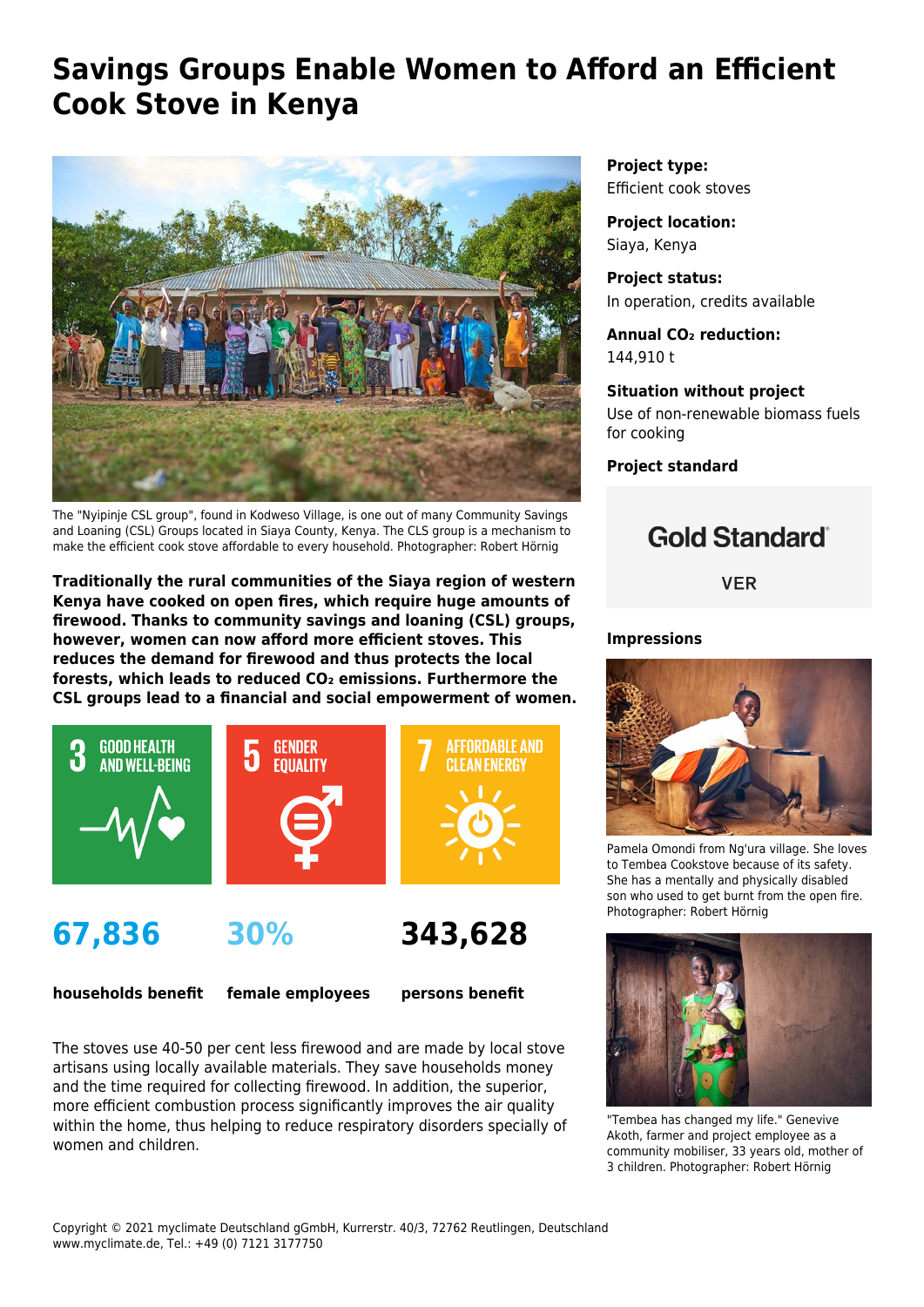#### **In Siaya County 97.5 per cent of households use wood fuels and only 0.1 per cent use electricity for cooking.**

myclimate works closely with the local Kenyan [Tembea Youth Center for](https://www.facebook.com/pg/TembeaYouth/posts/) [Sustainable Development](https://www.facebook.com/pg/TembeaYouth/posts/), which sets up and manages the CSL groups. Over time, CSL groups mature and are graduated to semi-autonomous operating entities across the project region. They conglomerate into women-led "financial institutions" with power to influence decisionmaking, shape leadership and inform policy at project level and beyond. The methodology of community savings and loaning has leadership components especially for women, as there is always a chair person, a secretary and a treasurer, which are mostly female.

#### **Thanks to the project, I am able to send my children to school and to the doctor and I was able to buy 6 sheep and poultry.**

#### **Genevive Akoth, project employee, Siaya, Kenya**

Thanks to this secure method of financing, women can afford a stove, and often have money to spare for such things as healthcare, insurance, school fees or high-quality seeds. On average, fifteen women meet between two and four times a month. The myclimate project partner Tembea subsidises half of the stove price, whilst an interest-free loan is granted for the remaining 1,000 shillings. The women must pay back this loan within two years at the latest.

The myclimate offsetting payments also flow through Tembea into educating local stove artisans in the production and installation of the efficient stoves, training households to use and maintain them correctly, and into campaigns to raise awareness among the population regarding the subjects of renewable energies and energy-efficiency.

Have a look at more pictures on [myclimate-Facebook](https://www.facebook.com/media/set/?set=a.10152803902740374.1073741835.341277720373&type=3)!

### **This Project contributes to 11 SDGS:**



A household saves 72 euros and 242 hours due to reduced fuel consumption.



Women and children from 67,836 households benefit from better air quality.



70,000 people have been reached with awareness creation on climate change, clean cooking and community saving & loaning.



Linda Atieno, field officer of the project, 29 years old is giving a training for a Community Saving and Loaning Group. Photographer: Robert Hörnig



"I can save money by spending less on firewood. This money pays the school fees for my two youngest children." Francisca Adhiambo, Nyangera Village, Ugunja, mother of 7 children. Photographer: Robert Hörnig